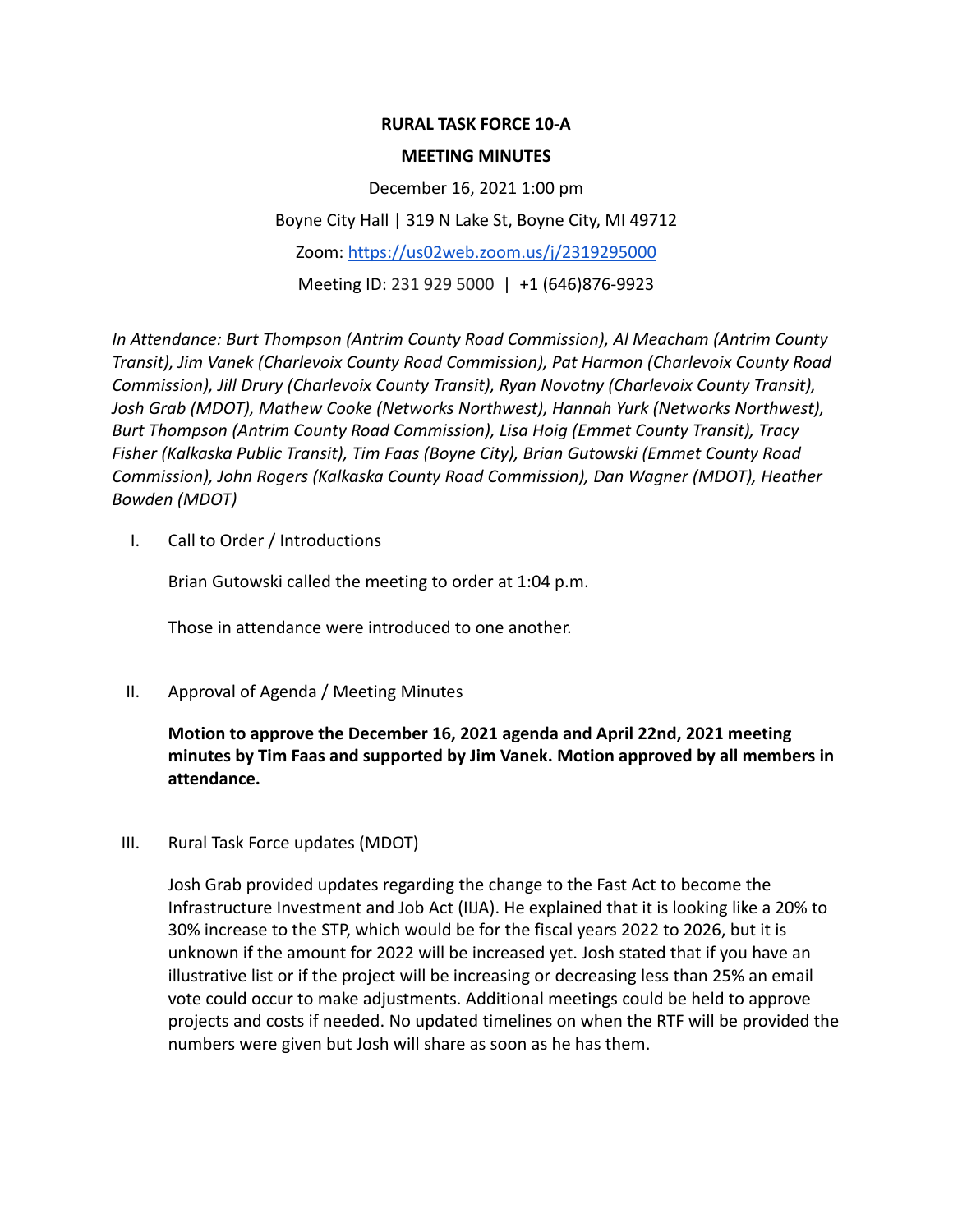Additionally, Josh provided an overview of the State D funds this year, where it is looking a little different due to early obligations that were requested as a change several years ago per a survey. Josh explained the 3 year carry over for the State D funds.

Josh Grab stated that if the RTF has an ACUB boundary or urban boundaries that there is special eligibility for local exchanges between different RTF counties to utilize them for urban roads. This program is first come first served.

Lastly, Josh provided information regarding the COVID funds, now called the CRRSAA funds which are the same as the HIP funds. It was shared that these funds can be used for road projects or can be used for special eligible projects. It was explained that if used for a special eligibility, it will have to be reflected in the minutes and a Montcalm example worksheet will have to be provided.

## IV. 2023-2026 Revision / Update of STIP projects

Mathew Cooke expressed the FY2022 for all counties are over on their STP amounts so adjustments will need to be made to projects.

#### Antrim County

FY22 project on Atwood Road was decreased and will be sold to Macomb county. It was expressed that Antrim County will be using the special eligibility for their CRSSA funds of \$189,791.

Heather had a question for Al regarding the bus and a van replacement in FY22, which Al stated yes to both replacements.

- FY23 No changes
- FY24 No changes
- FY25 No changes
- FY26 No changes

Charlevoix County

FY22 project for the Thumb Lake Road was decreased for STP, and the State D funds were increased for this project for the county.

FY23 - No changes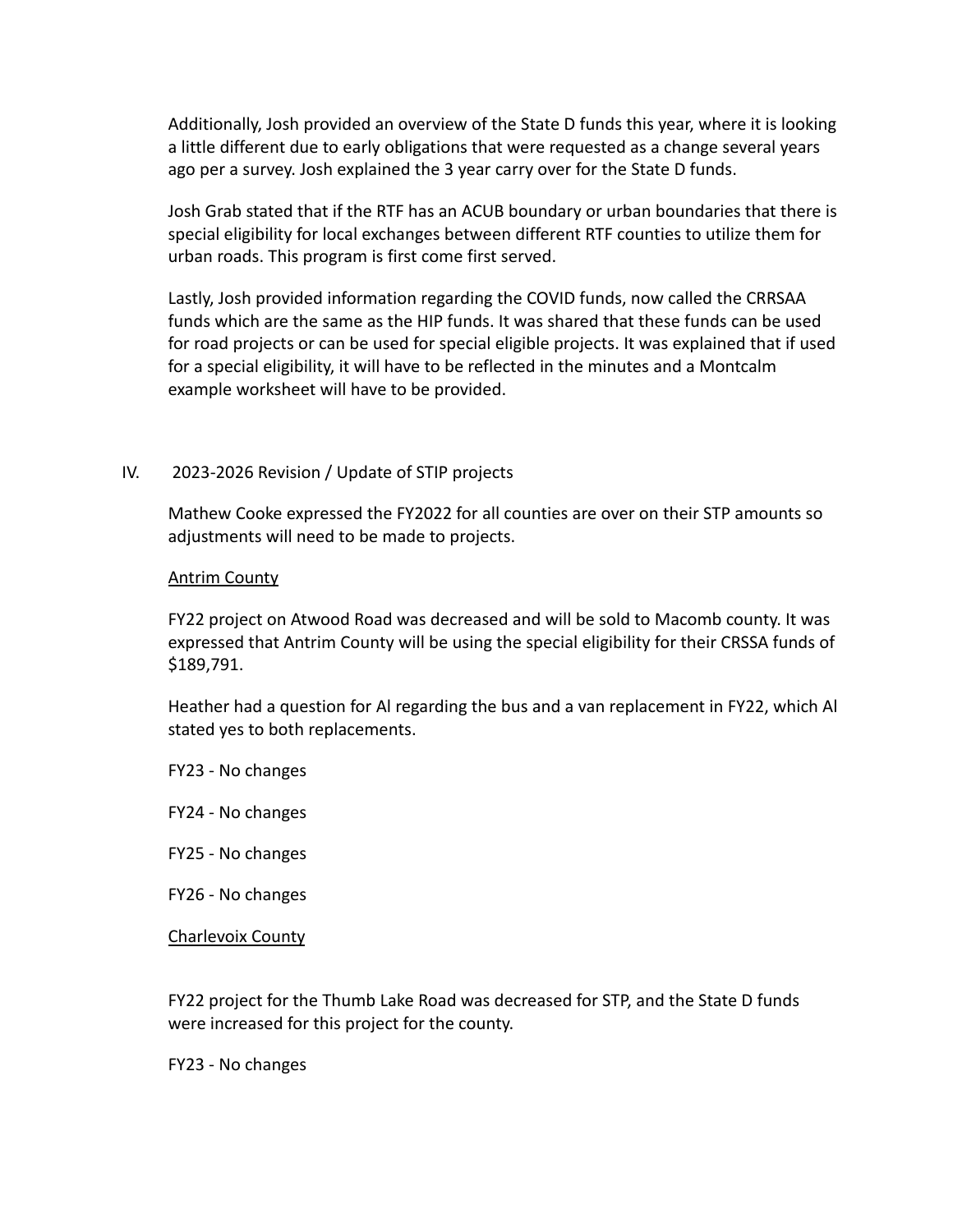FY24 - No changes, but Hannah Yurk and Mathew Cooke will reach out to the city to East Jordan regarding that their project was rewarded.

FY25 - No changes, but it was asked regarding the City of Charlevoix project since this project has been extended several times.

FY26 - No changes

## Emmet County

FY22 project for Levering Road was decreased and will be sold to Oakland County.

FY23 - No changes but it was discussed that it will be sold to Oakland County.

- FY24 No changes but it was discussed that it will be sold to Oakland County.
- FY25 No changes but it was discussed that it will be sold to Oakland County.

FY26 - No changes

#### Kalkaska County

FY22 project for 72 to Grass Lake was decreased in the STP. Additionally, the CR 571 Project in FY21 will be utilizing State D funds and CRRSA funds to support this project.

- FY23 No changes
- FY24 No changes
- FY25 No changes
- FY26 No changes

# **Motion by Jill Drury, seconded by Pat Harmon, to approve the funding amounts and changes discussed in this agenda item. Motion approved by all members in attendance.**

Antrim CRC will use the full amount of \$189,791 in COVID Relief funding for coverage of other revenue loss from MTF.

**Motion to approve Antrim CRC COVID funding of \$189,791 to cover other revenue loss from MTF was moved by Burt Thompson and supported by Pat Harmon. Motion approved by all members in attendance.**

V. Public Comments